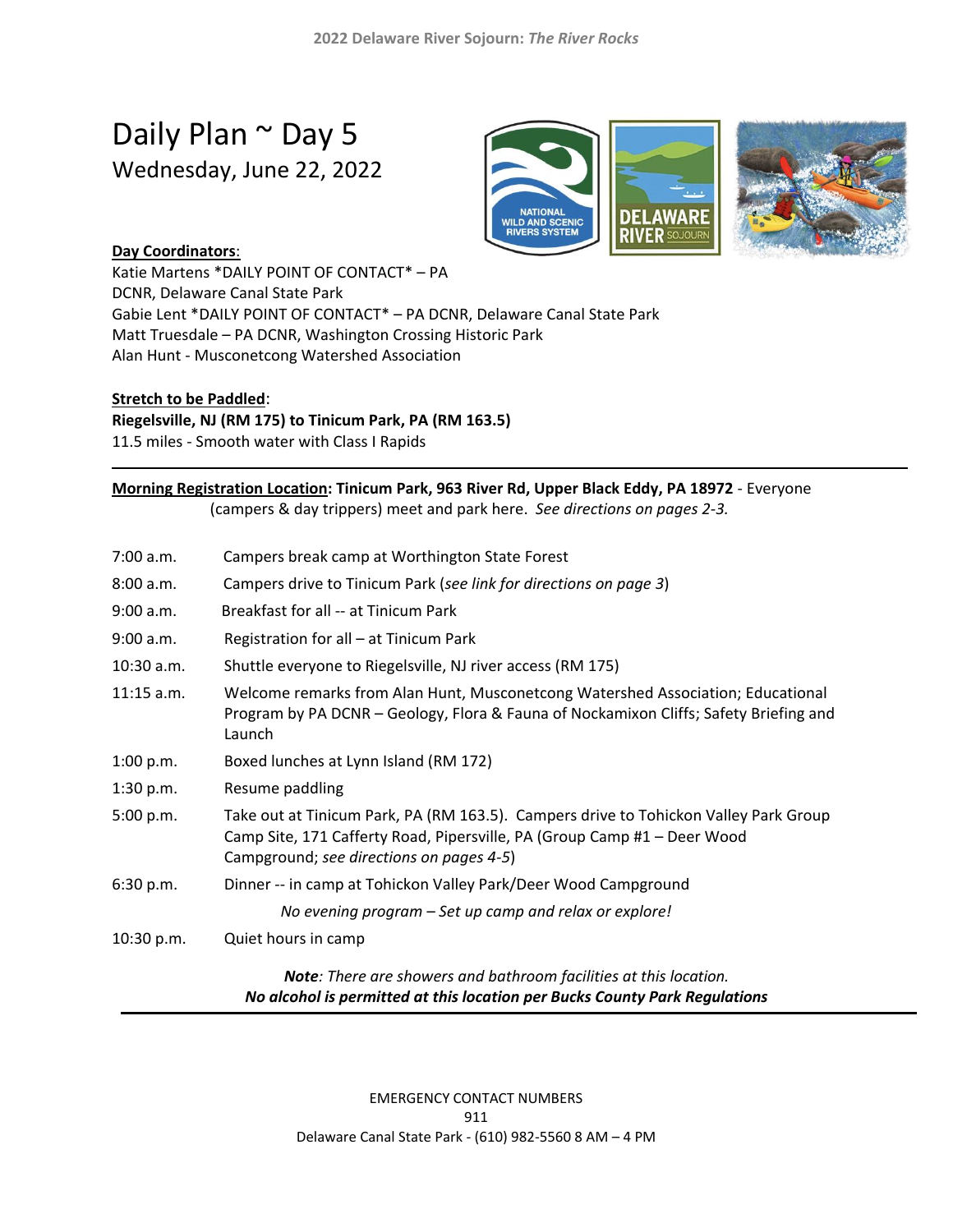#### **Many Thanksto Today's Sojourn Partners:**

Delaware River Sojourn Steering Committee, National Canoe Safety Patrol, Bucks County Parks and Recreation, PA DCNR Delaware Canal State Park, Northeast Wilderness Experience, First Student Busing, PA DCNR Washington Crossing Historic Park, NJ Division of Fish and Wildlife, Pennsylvania Organization for Watersheds and Rivers, Goldberg's Bridge Street Bagels, Kimberton Whole Foods, El Charro del Rio

#### **Special Thanksto Sojourn Sponsors:**

ShopRite, NJ State Park Service: Division of Parks & Forestry, PA Dept. of Conservation and Natural Resources

#### **Special Thanks to Sojourn Grantors:**

PA Organization for Watersheds and Rivers (POWR), NPS Lower Delaware Scenic and Recreational River, PPL

#### *Special Thanks to Sandy Schultz, T-shirt artist*



**Tinicum Park, 963 River Rd, Upper Black Eddy, PA 18972** 

Link to create your own directions:<https://goo.gl/maps/wgFRxuJ962i7mtQd6>

EMERGENCY CONTACT NUMBERS 911 Delaware Canal State Park - (610) 982-5560 8 AM – 4 PM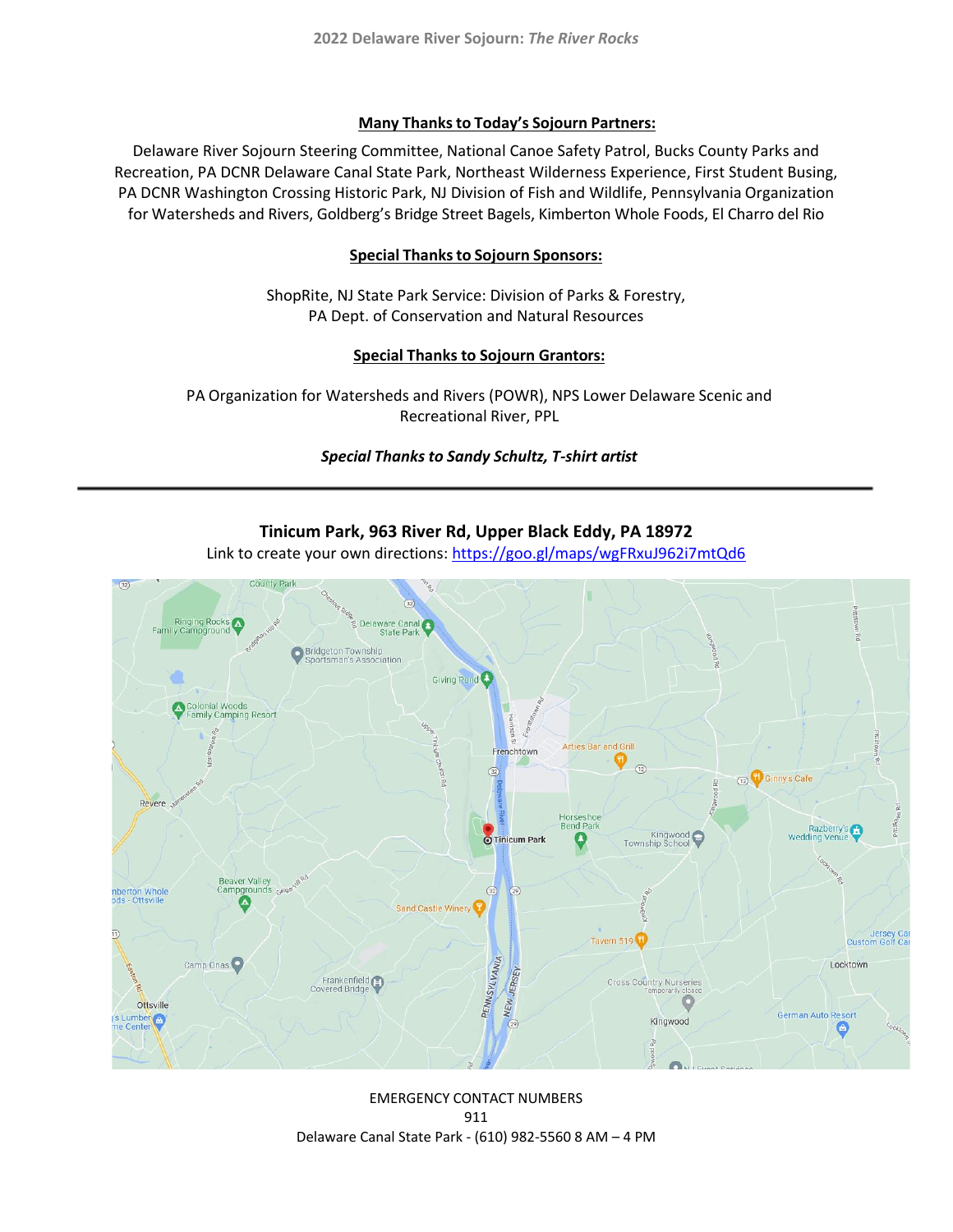# **Driving Directions from Worthington State Forest to Tinicum Park (~ 1 hour; 41 miles)**

# Google Directions:<https://goo.gl/maps/afEqU78wLaDTxttH6>

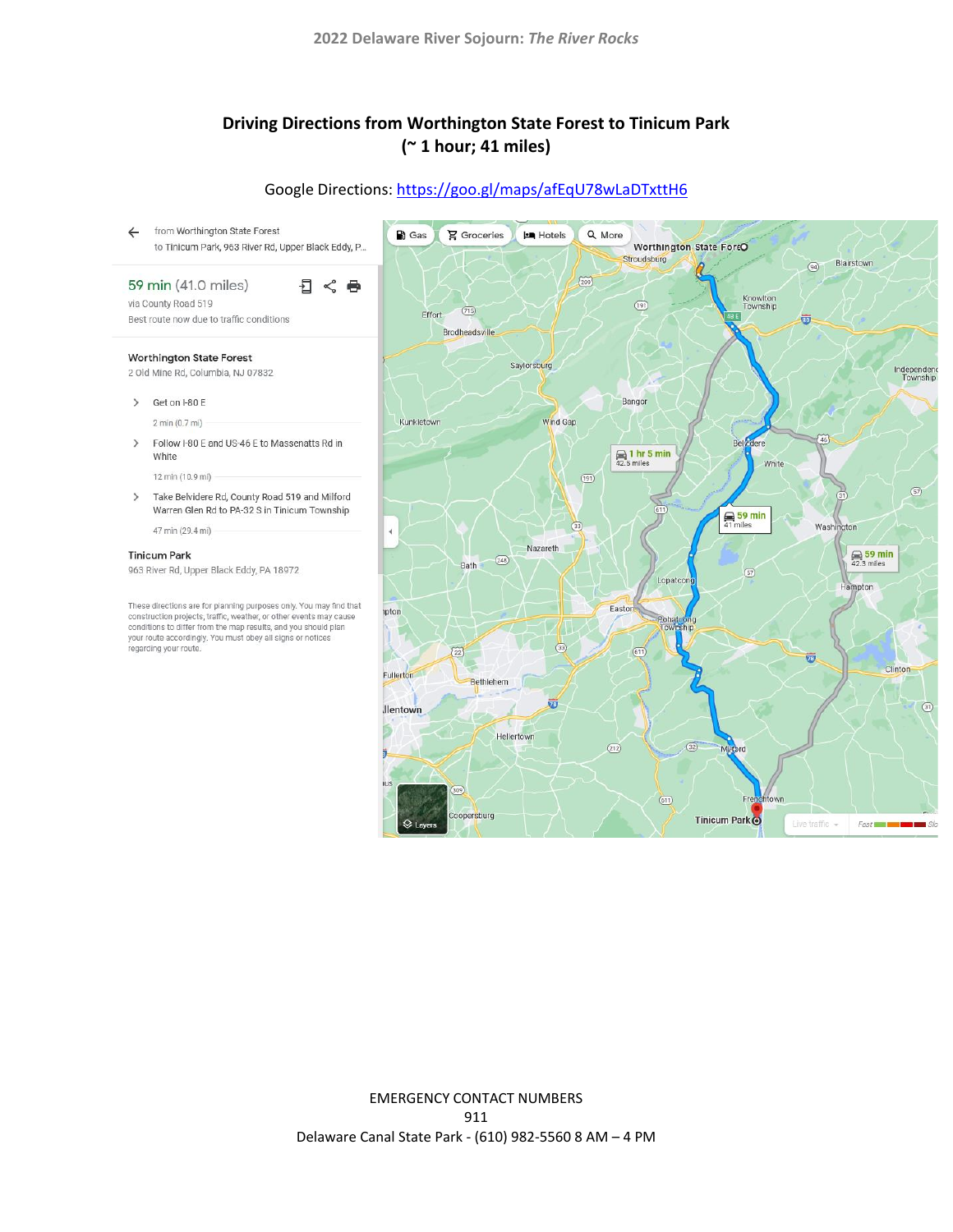### **Driving Directions from Tinicum Park to Tohickon Valley Park – Deer Wood Campground**





EMERGENCY CONTACT NUMBERS 911 Delaware Canal State Park - (610) 982-5560 8 AM – 4 PM